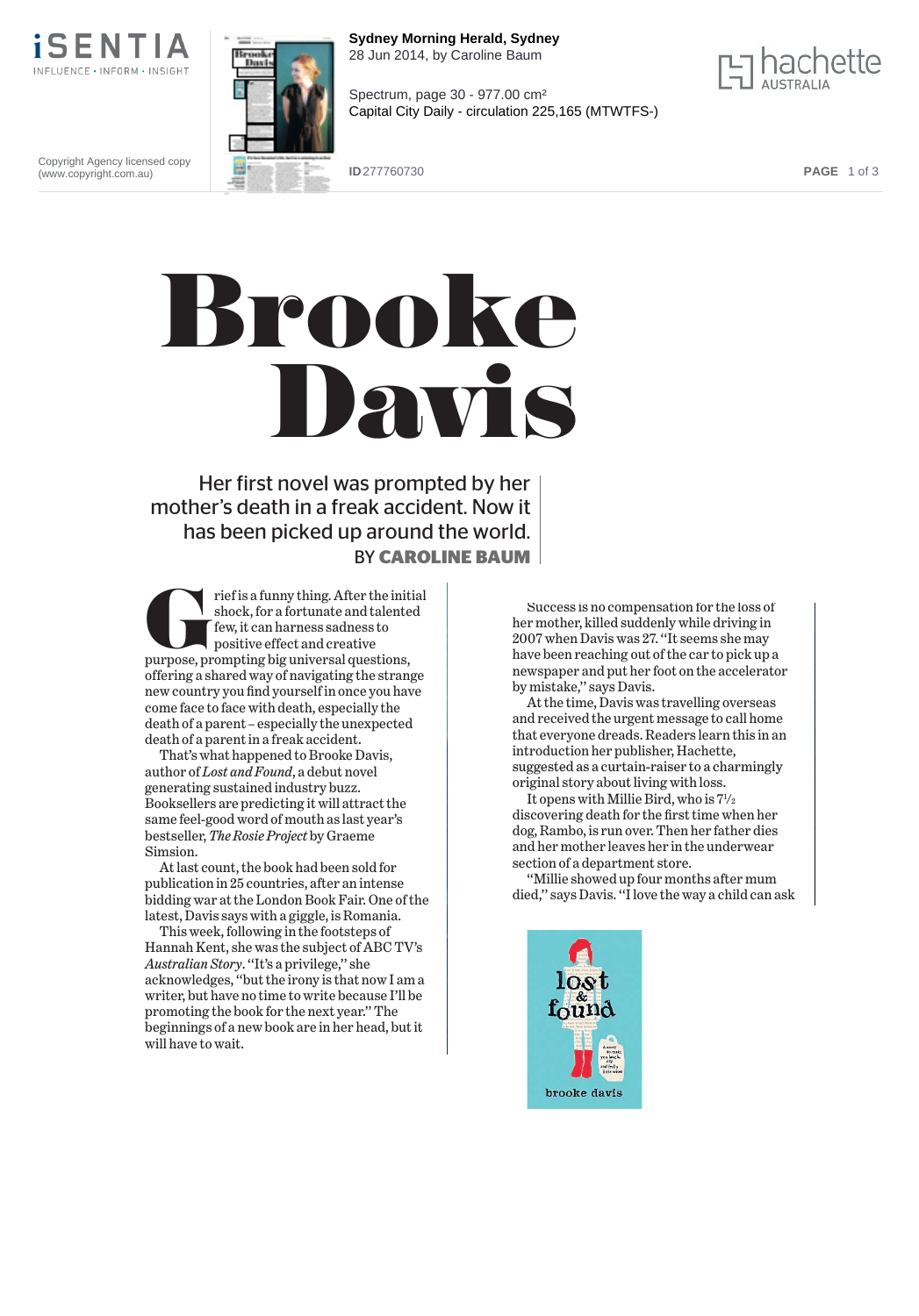

**Sydney Morning Herald, Sydney** 28 Jun 2014, by Caroline Baum



Copyright Agency licensed copy (www.copyright.com.au)

Spectrum, page 30 - 977.00 cm² Capital City Daily - circulation 225,165 (MTWTFS-)

**ID** 277760730 **PAGE** 2 of 3

 $\mathcal{S}$ **ANOTHER THING** As a teen, Brooke Davis fantasised about playing cricket for Australia. Her heroes were Zoe Goss and Belinda Clark.

the thorny questions an adult doesn't. And although her situation is painful, it is not always dark, so she allowed me to rediscover the happy person I was before mum died.''

Millie joins forces with a marvellously vivid, shouty woman called Agatha Pantha, who is 82 and has not left the house since her husband died. ''She is there as a contrast to Millie, but also to bring anger out into the open,'' says Davis. They make for an unlikely couple, joined by Karl, an 87-year-old who has escaped his nursing home in a moment of clarity, with a plastic mannequin as his companion.

''My nan is in a nursing home with a strange man in the bed facing her. She's never shared a room with any other man than her husband, so it's shocking for her to have to do so now.''

Beyond the comic potential of its misshapen trio, *Lost and Found* expresses heartfelt and profound humanity, arising from Davis' five years of soul-searching about how to live when faced with the knowledge that anyone you love can die at any moment.

''Community and shared experience became very important to me,'' she says. ''I'm not very good at taking advice. Connection is how I work things out, being a sociable creature.'' She found no solace in novels. ''I wanted real things when mum died, not fiction.''

Eventually, she embarked on a PhD on the subject she had become an unwilling expert in: grief. In the process, she rediscovered her original attraction for fiction and wrote the

novel as part of it. Meanwhile, she continued working in a bookshop in Perth, where she lives with two housemates, one of whom, Sam Carmody, was shortlisted this year for the Vogel prize.

''It's the furthest place from home and the isolation attracts me. New places attract me with the lure of creating a new life,'' she says, describing herself as ''pretty nomadic''.

''Every year I reassess.'' The family home was at Bellbrae in Victoria, but Davis' parents separated about five years before her mother's death. Davis' father is a sports psychologist, h h k di i h k di i h k di i h k di i h k di i h k di i h k di i h k di i h k di i h k di i h k di i<br>H k di i h k di i h k di i h k di i h k di i h k di i h k di i h k di i h k di i h k di i h k di i h k di i h

her mother worked in community home care. She has been astonished by the generosity of

the local writing scene. ''Craig Silvey [author of *Jasper Jones]* came into the bookshop and told me he'd read one of my stories and then he put me in touch with his agent,'' she says. The elder of her two brothers, Rhett, has also

become a writer since his mother's death (''He's my hero as a writer,'' says Davis), putting a lucrative career in IT on hold for two years to complete a master of creative writing in Canada.

''I was in St John, in Newfoundland, a place full of musical talent, storytellers and friendly pubs, when the deal on *Lost and Found* was done,'' she says.

Despite earlier protests that fiction offered no consolation, Alice Munro's short stories were important companions on her writer's journey. ''Originally, the novel was going to be more fantastical, but after I read her, I decided to be more real to communicate the big ideas.'' She also found comfort in a most unlikely place: those cheesy, cliche-ridden phrases that appear in Hallmark cards. ''Sometimes the corny can be profound,'' she laughs. ''Before mum's death, I was cynical, but after, I wallowed in sentiment.''

So what has she learnt from the homilies of sympathy cards and from personal experience? ''That everyone is doing their best to survive.

I don't judge how they do it.''

Inevitably, books about grief trigger enormous reactions in readers. Is she prepared for the onslaught of stories they will want to share based on their own loss as she embarks on her first author tour?

''Absolutely, yes. I want to hear them. After it happened, I felt my brothers were the only people who understood.We lived at the new

house mum had just finished building and settled into together for a month, sitting on the balcony, laughing, bawling and sharing our dreams. Once you've seen the crack in the world, you can't un-see it. That can be paralysing and debilitating, so it's good to talk to other people. I'm not going to call my mother's death a gift, but it does put things in perspective and has made me more patient. When you've faced the enormity of that, road rage doesn't matter.''

Which brings us back to the car in which her mother died. Perhaps surprisingly, Davis drove it as soon as she got home. ''It's a little Toyota Echo. I had to get it back from the police, but when I did, I felt her presence in it very strongly and I loved how close she was to me in it.''

*Lost and Found* is published by Hachette, \$26.99.